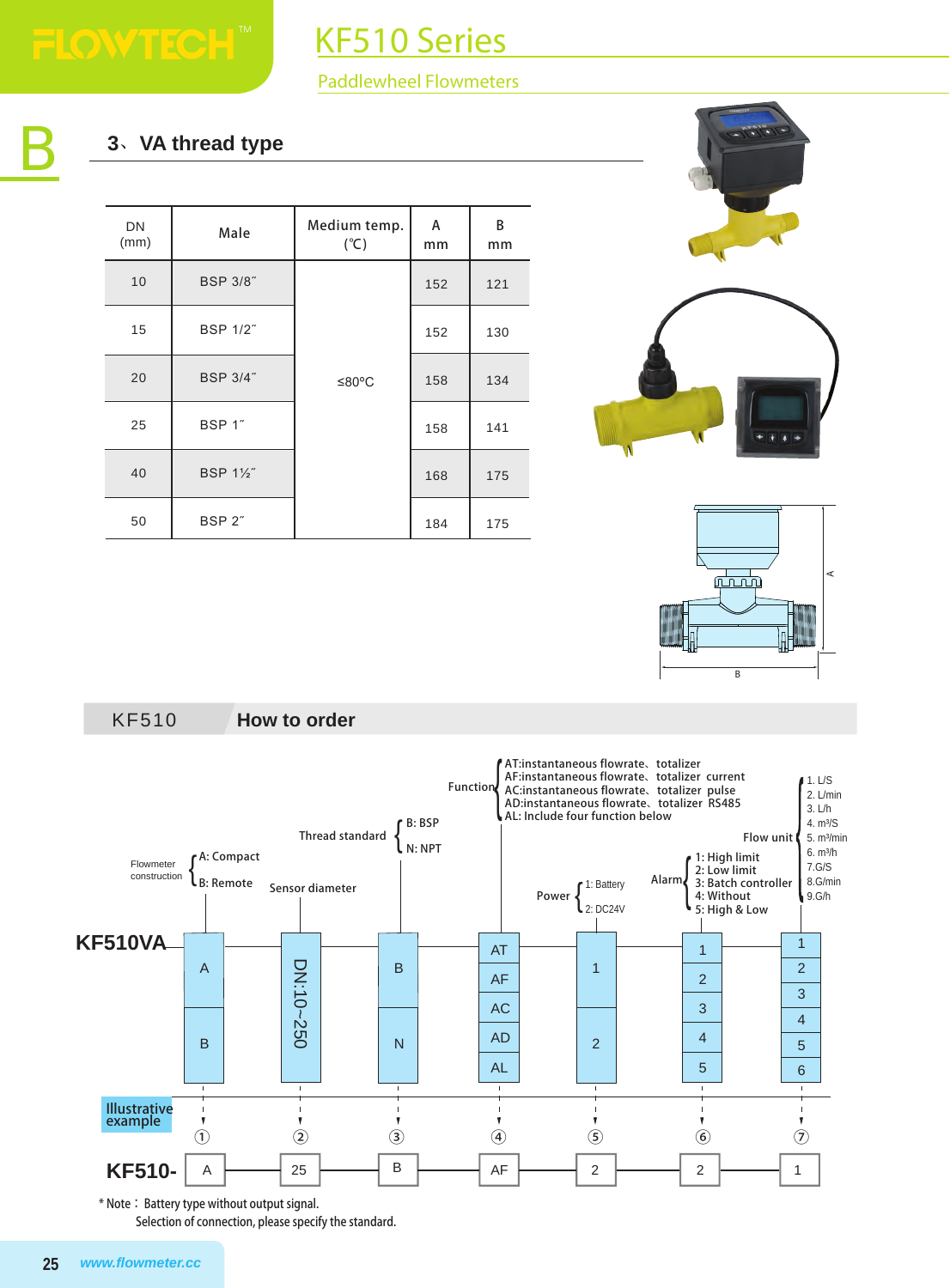Paddlewheel Flowmeters

### **4**、**JA wafer type**

| DN<br>(mm) | $\mathsf C$ | $N-\emptyset A$      | Pressure<br>(MPa) | Medium<br>temp.   | <b>Howrick</b><br><b>MF750</b> |
|------------|-------------|----------------------|-------------------|-------------------|--------------------------------|
| 32         | 100         | $4 - \varnothing 18$ |                   | $(^{\circ}C)$     |                                |
| 40         | 110         | $4 - Ø18$            |                   |                   |                                |
| 50         | 125         | $8 - Ø18$            |                   |                   |                                |
| 65         | 145         | $8 - Ø18$            |                   | $≤0.8$<br>$≤80°C$ |                                |
| 80         | 160         | $8 - Ø18$            |                   |                   | 63                             |
| 100        | 180         | $8 - Ø18$            |                   |                   | l.<br>NOR<br>畾                 |
| 125        | 210         | $8 - Ø18$            |                   |                   | ᇦ                              |
| 150        | 240         | $8 - 022$            |                   |                   |                                |
| 200        | 295         | $8 - 022$            |                   |                   |                                |
| 250        | 350         | 12-022               |                   |                   |                                |

KF510 **How to order**



Selection of connection, please specify the standard.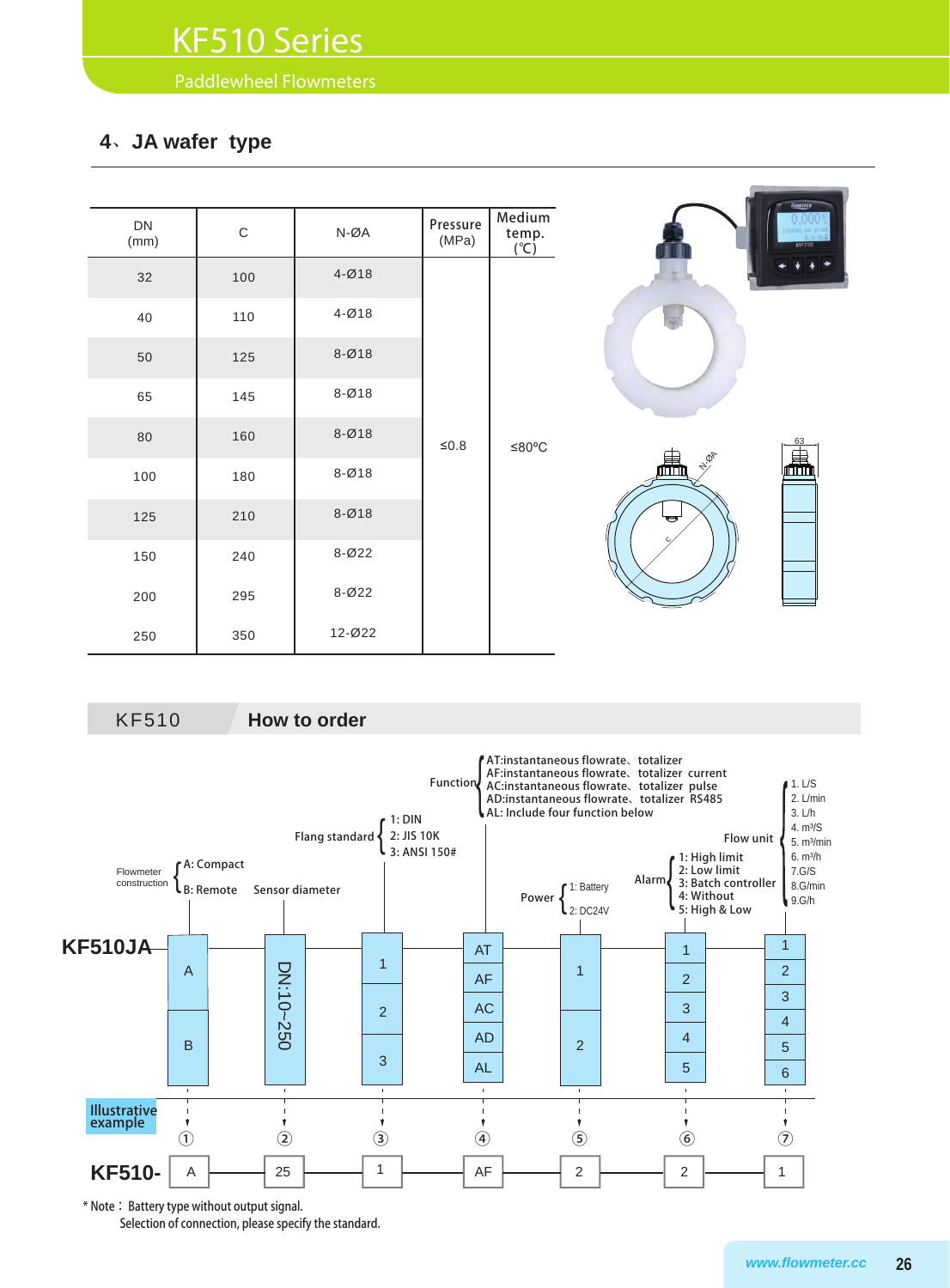# KF510 Series

#### Paddlewheel Flowmeters

## **5**、**FA Flange type**









#### External dimensions

| External dimensions<br>Unit: mm |                  |                 |     |     |     |            |       |  |
|---------------------------------|------------------|-----------------|-----|-----|-----|------------|-------|--|
| <b>DN</b>                       |                  | Pressure<br>MPa | L   | D   | Κ   | n-øA       | н     |  |
| 32                              | $1\frac{1}{4}$   |                 | 200 | 140 | 100 | $4 - 018$  | 187   |  |
| 40                              | $1\frac{1}{2}$   |                 | 200 | 150 | 110 | $4 - 018$  | 192   |  |
| 50                              | 2"               |                 | 200 | 165 | 125 | $4 - 018$  | 198.5 |  |
| 65                              | $2^{1/2}$        |                 | 200 | 185 | 145 | $8 - 018$  | 205   |  |
| 80                              | 3''              | ≤0.8            | 200 | 200 | 160 | $8 - 018$  | 212   |  |
| 100                             | $4^{''}$         |                 | 250 | 220 | 180 | $8 - 018$  | 222   |  |
| 125                             | 5''              |                 | 250 | 250 | 210 | $8 - 018$  | 233   |  |
| 150                             | 6''              |                 | 300 | 285 | 240 | $8 - 022$  | 247   |  |
| 200                             | 8''              |                 | 350 | 340 | 295 | $8 - 022$  | 267   |  |
| 250                             | 10 <sup>''</sup> |                 | 400 | 395 | 350 | $12 - 022$ | 287   |  |



\* Note: Battery type without output signal. Selection of connection, please specify the standard.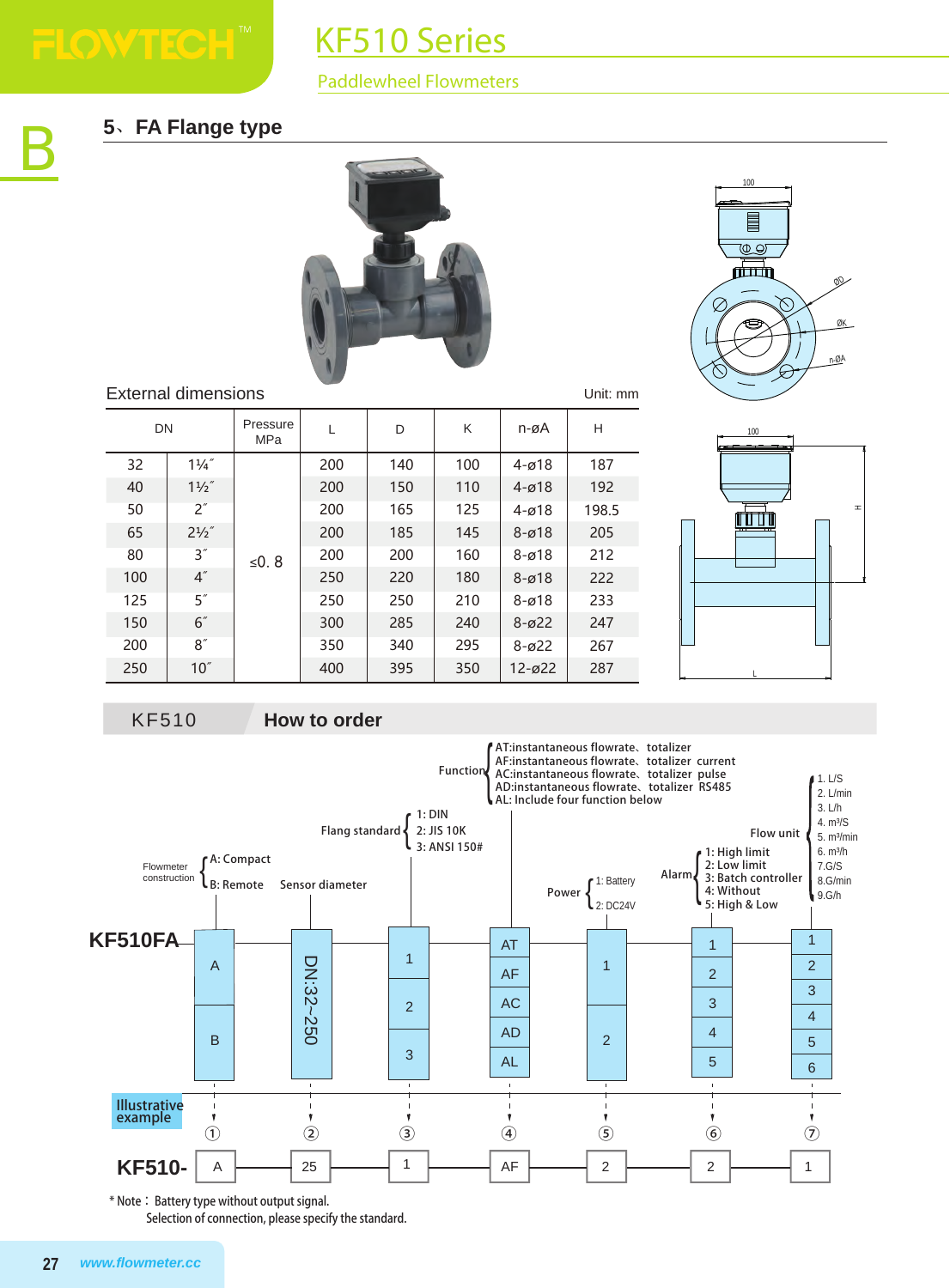## KF510 Series

Paddlewheel Flowmeters

## **6**、**IT Insertion Type**







External dimensions mm

## PVC Pipeline installion





| DN  | d   |      | D <sub>1</sub> | D <sub>2</sub> |
|-----|-----|------|----------------|----------------|
| 50  | 63  | 68.5 | 40             | 50             |
| 65  | 75  | 68.5 | 40             | 50             |
| 80  | 90  | 68.5 | 40             | 50             |
| 110 | 125 | 100  | 40             | 50             |
| 125 | 140 | 100  | 40             | 50             |
| 150 | 160 | 100  | 40             | 50             |
| 200 | 225 | 100  | 40             | 50             |
| 250 | 280 | 100  | 40             | 50             |
| 300 | 315 | 100  | 40             | 50             |
| 350 | 370 | 100  | 40             | 50             |
| 400 | 420 | 100  | 40             | 50             |
| 450 | 470 | 100  | 40             | 50             |
| 500 | 520 | 100  | 40             | 50             |

KF510 **How to order**



\* Note: Battery type without output signal. Please advise connection standard when purchase order.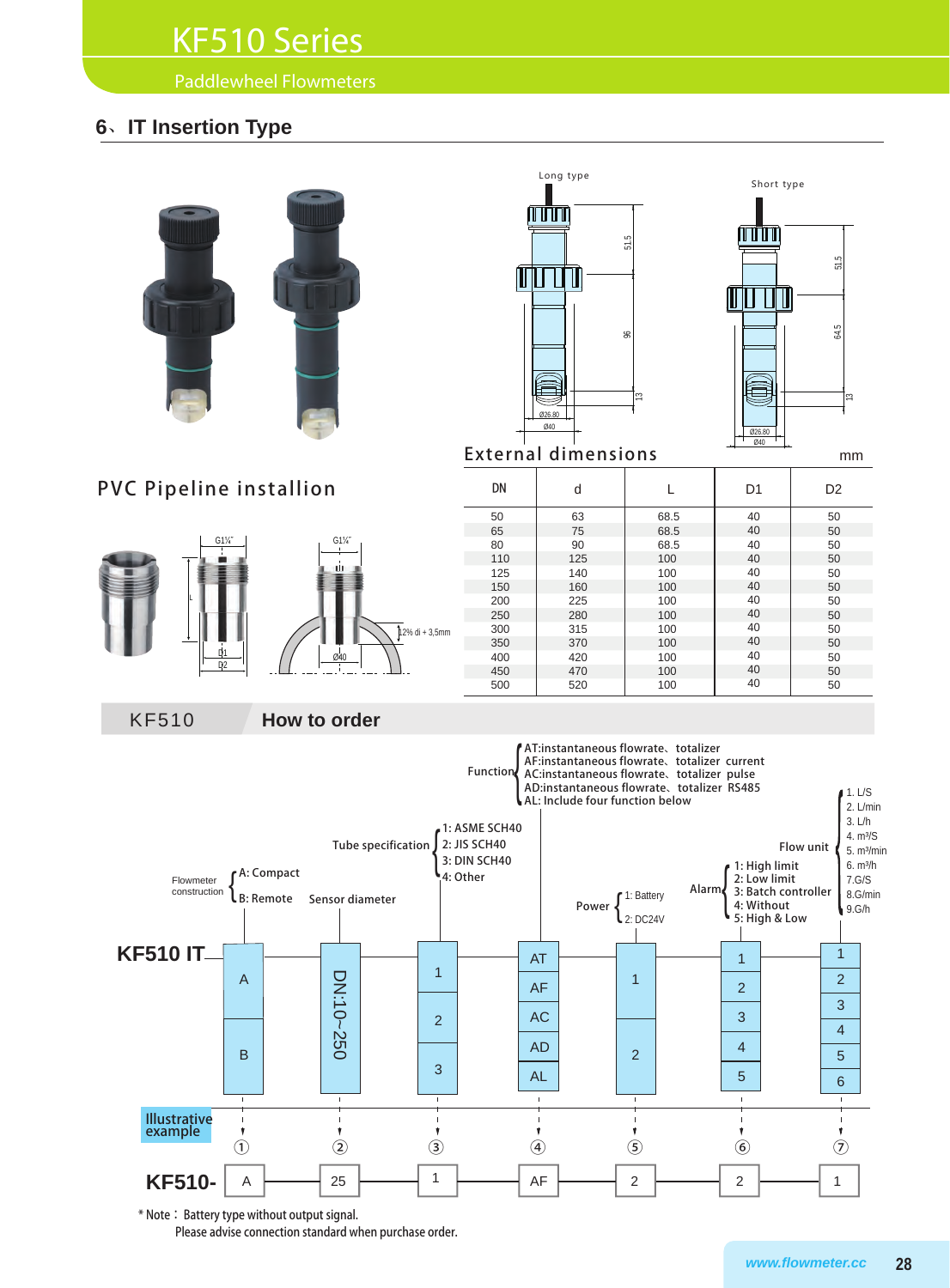B

# KF510 Series

#### Paddlewheel Flowmeters

## **7**、**SS saddle type**



|          | <b>External dimensions</b> |     | Unit: $mm$        |
|----------|----------------------------|-----|-------------------|
| D N<br>А |                            | B   | Pressure<br>(MPa) |
| 50       | 60.3                       | 90  |                   |
| 65       | 73                         | 105 |                   |
| 80       | 89                         | 120 |                   |
| 100      | 114                        | 144 | ≤ $0.8$           |
| 125      | 140                        | 170 |                   |
| 150      | 168                        | 180 |                   |
| 200      | 219                        | 250 |                   |
| 250      | 273                        | 310 |                   |





\* Note: Battery type without output signal.

Selection of connection, please specify the standard.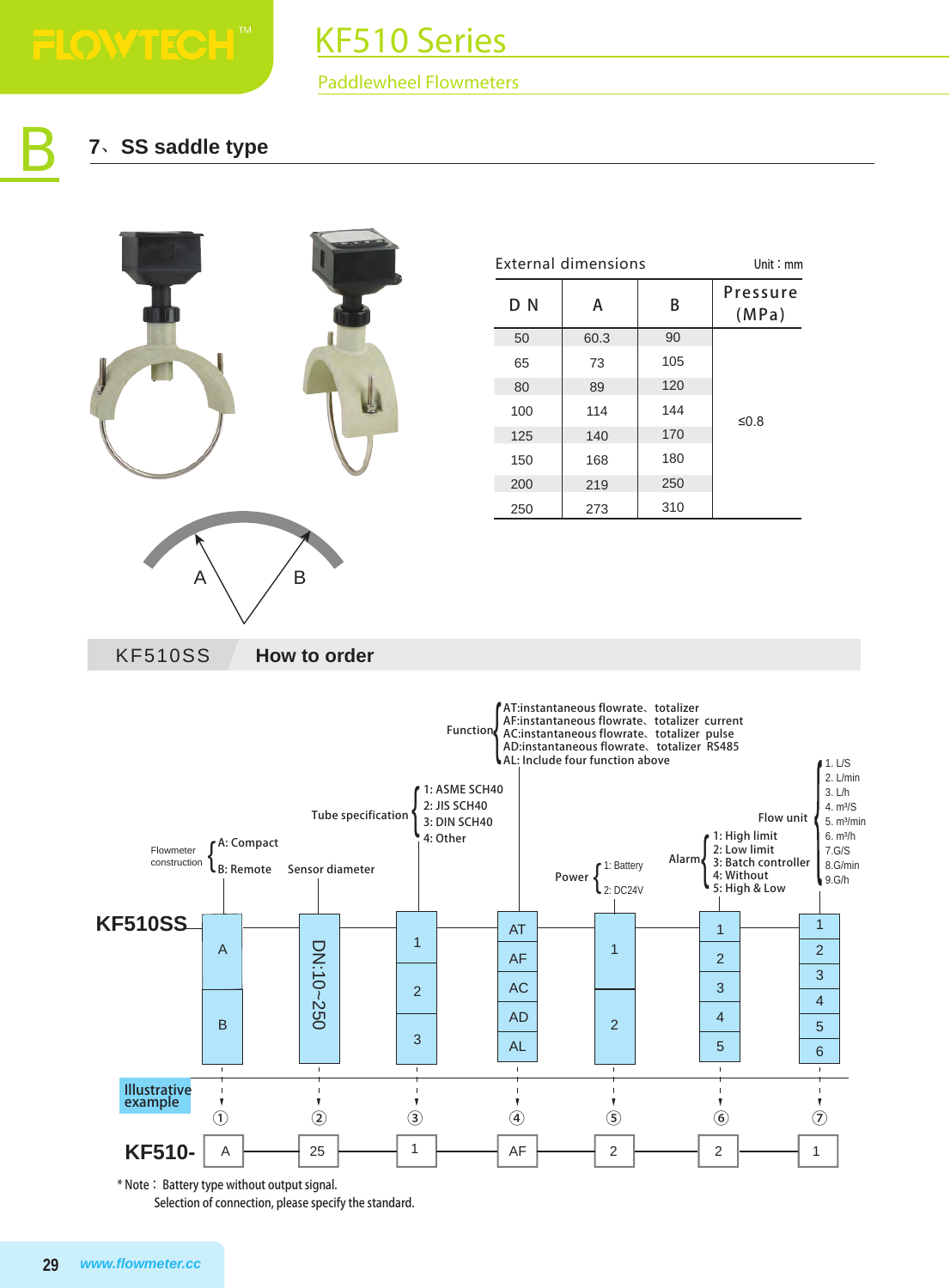## KF510 Series

Paddlewheel Flowmeters

## **8**、**KP glue type**



| <b>External dimensions</b> | Unit: mm                   |     |           |
|----------------------------|----------------------------|-----|-----------|
| DN                         | Max Pressure<br><b>MPa</b> |     | Gule (id) |
| 10                         |                            | 120 | 20        |
| 15                         |                            | 130 | 20        |
| 20                         | 0.8                        | 142 | 20        |
| 25                         |                            | 142 | 22        |
| 40                         |                            | 175 | 40        |
| 50                         |                            | 175 | 63        |

KF510SS **How to order**



\* Note: Battery type without output signal.

Selection of connection, please specify the standard.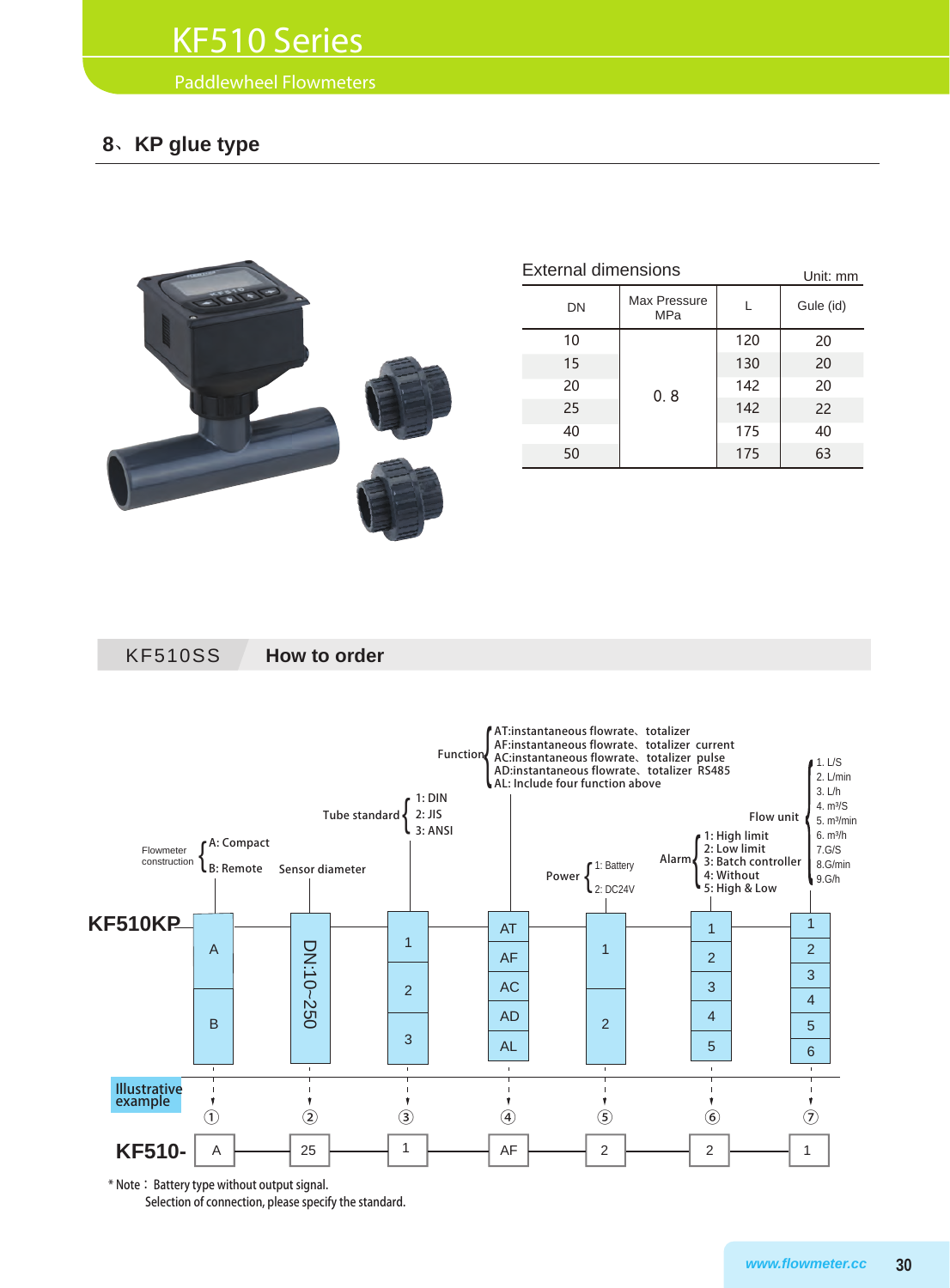KF500 Series

#### Turbine Transducers

Turbine transducers are used for the precise measurement of instantaneous flow rates and flow quantities of low-viscosity fluids.It can be widely used in the fields of Petrol, chemical industry, metallurgy, scientific research for measuring or control. Several output and display options can be selected.

- 1.PT: 3 wires, 24VDC power, pulse, output without local display
- 2.CT: 2wires, 24 VDC 4-20mA output without local display
- 3.BT: Battery power, instantaneous flowrate and totalizer
- 4.IT: 24VDC/85~265VAC, 4-20mA and pulse output with instantaneous flowrate and totalizer

#### **Specifications**



| DN    |                   | Measuring range (m <sup>3/h)</sup> | Medium<br>temp | <b>PN</b>  | Env.<br>temp    | Pressure<br>loss |
|-------|-------------------|------------------------------------|----------------|------------|-----------------|------------------|
| (mm)  | <b>Error 0.5%</b> | <b>Error 1.0%</b>                  | $(C^{\circ})$  | (MPa)      | $({}^{\circ}C)$ | (MPa)            |
| $2^*$ | $\prime$          | $0.01 - 0.13$                      |                |            |                 |                  |
| $3*$  | $\sqrt{2}$        | $0.04 - 0.25$                      |                | 1.6        |                 | 0.12             |
| $4^*$ | I                 | $0.04 - 0.25$                      |                | 6.3        |                 |                  |
| $6*$  | $0.1 - 0.6$       | $0.1 - 0.6$                        |                | $16*$      |                 | 0.08             |
| 10    | $0.25 - 1.2$      | $0.2 - 1.2$                        |                | 25         |                 | 0.05             |
| 15    | $0.6 - 4$         | $0.4 - 4$                          |                | $40*$      |                 |                  |
| 20    | $1.1 - 7$         | $0.7 - 7$                          |                |            |                 | 0.035            |
| 25    | $1.6 - 10$        | $1 - 10$                           | $-20 - 100$    | 2.5 or 6.3 | $-25 - 55$      |                  |
| 32    | $2.5 - 16$        | $1.6 - 16$                         |                |            |                 |                  |
| 40    | $3 - 20$          | $2.5 - 25$                         |                |            |                 |                  |
| 50    | $4 - 40$          | $4 - 40$                           |                | 1.6 or 2.5 |                 |                  |
| 65    | $6 - 60$          | $6 - 60$                           |                |            |                 | 0.025            |
| 80    | $10 - 100$        | $10 - 100$                         |                |            |                 |                  |
| 100   | $20 - 160$        | $16 - 160$                         |                |            |                 |                  |
| 150   | $50 - 300$        | $40 - 400$                         |                | 1.6        |                 |                  |
| 200   | $100 - 600$       | 80~800                             |                |            |                 |                  |





#### **VA thread dimensions**

| DN                   | $2^*, 3^*, 4^*$ | 6   | 10   | 15  | 20  | 25             | 32             |
|----------------------|-----------------|-----|------|-----|-----|----------------|----------------|
| <b>BSP</b>           | 1/4             | 3/8 | 1/2  |     |     | $1\frac{1}{4}$ | $1\frac{1}{2}$ |
| $Lmm$   40   55   40 |                 | 50  | 50   | 75  | 75  | 100            | 120            |
| $KG$ 0.5 0.7 0.5     |                 | 0.6 | 0.65 | 1.0 | 1.2 | 1.7            | 2.2            |

special order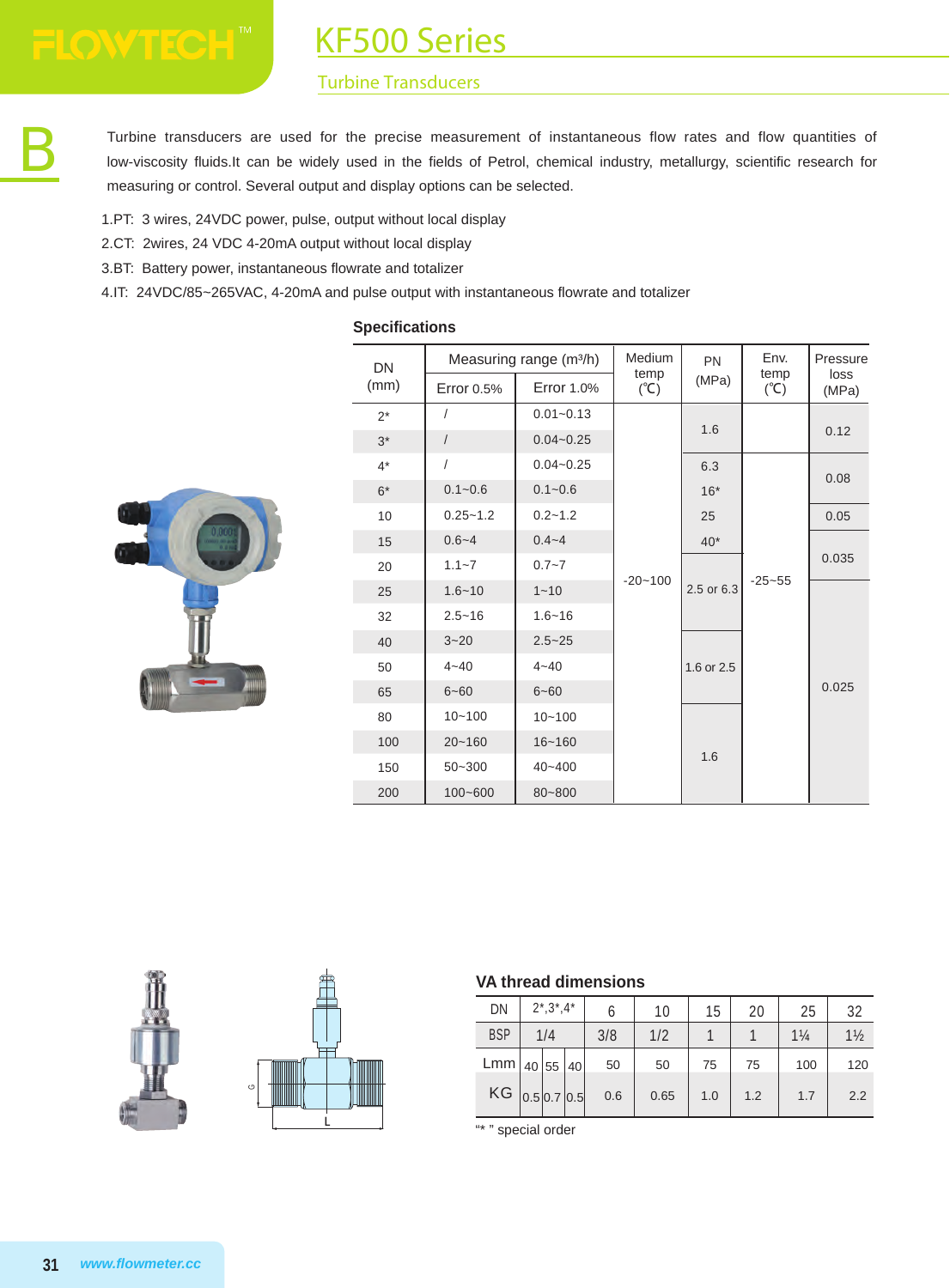## KF500 Series

#### Turbine Transducers





| <b>KA Tri-clamp dimensions</b> |                   |      |     |                 |  |  |  |  |  |
|--------------------------------|-------------------|------|-----|-----------------|--|--|--|--|--|
|                                | D <sub>N</sub>    | G    | L   | Weights<br>(KG) |  |  |  |  |  |
| 10                             | 3/8"              | 51   | 100 | 1               |  |  |  |  |  |
| 15                             | $1/2$ "           | 51   | 100 | 1.1             |  |  |  |  |  |
| 20                             | $3/4$ "           | 51   | 100 | 1.5             |  |  |  |  |  |
| 25                             | 1 <sup>''</sup>   | 51   | 100 | 2               |  |  |  |  |  |
| 32                             | $1\frac{1}{4}$    | 64   | 140 | 3.5             |  |  |  |  |  |
| 40                             | $1\frac{1}{2}$    | 64   | 140 | 5               |  |  |  |  |  |
| 50                             | 2"                | 77.5 | 150 | 6.5             |  |  |  |  |  |
| 65                             | $2\frac{1}{2}$ "" | 91   | 182 | 8               |  |  |  |  |  |





#### **FA Flange dimensions**

| DN  | D1  | D <sub>2</sub> | nxøA  | L   | Weights<br>(KG) |
|-----|-----|----------------|-------|-----|-----------------|
| 10  | 90  | 60             | 4x14  | 60  | 1.9             |
| 15  | 95  | 65             | 4x14  | 75  | 2.0             |
| 20  | 105 | 75             | 4x14  | 75  | 2.9             |
| 25  | 115 | 85             | 4x14  | 100 | 3.7             |
| 32  | 140 | 100            | 4x18  | 120 | 5               |
| 40  | 150 | 110            | 4x18  | 140 | $\overline{7}$  |
| 50  | 165 | 125            | 4x18  | 150 | 9               |
| 65  | 185 | 145            | 4x18  | 180 | 11              |
| 80  | 200 | 160            | 8x18  | 200 | 14              |
| 100 | 220 | 180            | 8x18  | 220 | 21              |
| 150 | 285 | 240            | 8x22  | 300 | 36              |
| 200 | 340 | 295            | 12x22 | 360 | 57              |

KF500 **How to order**

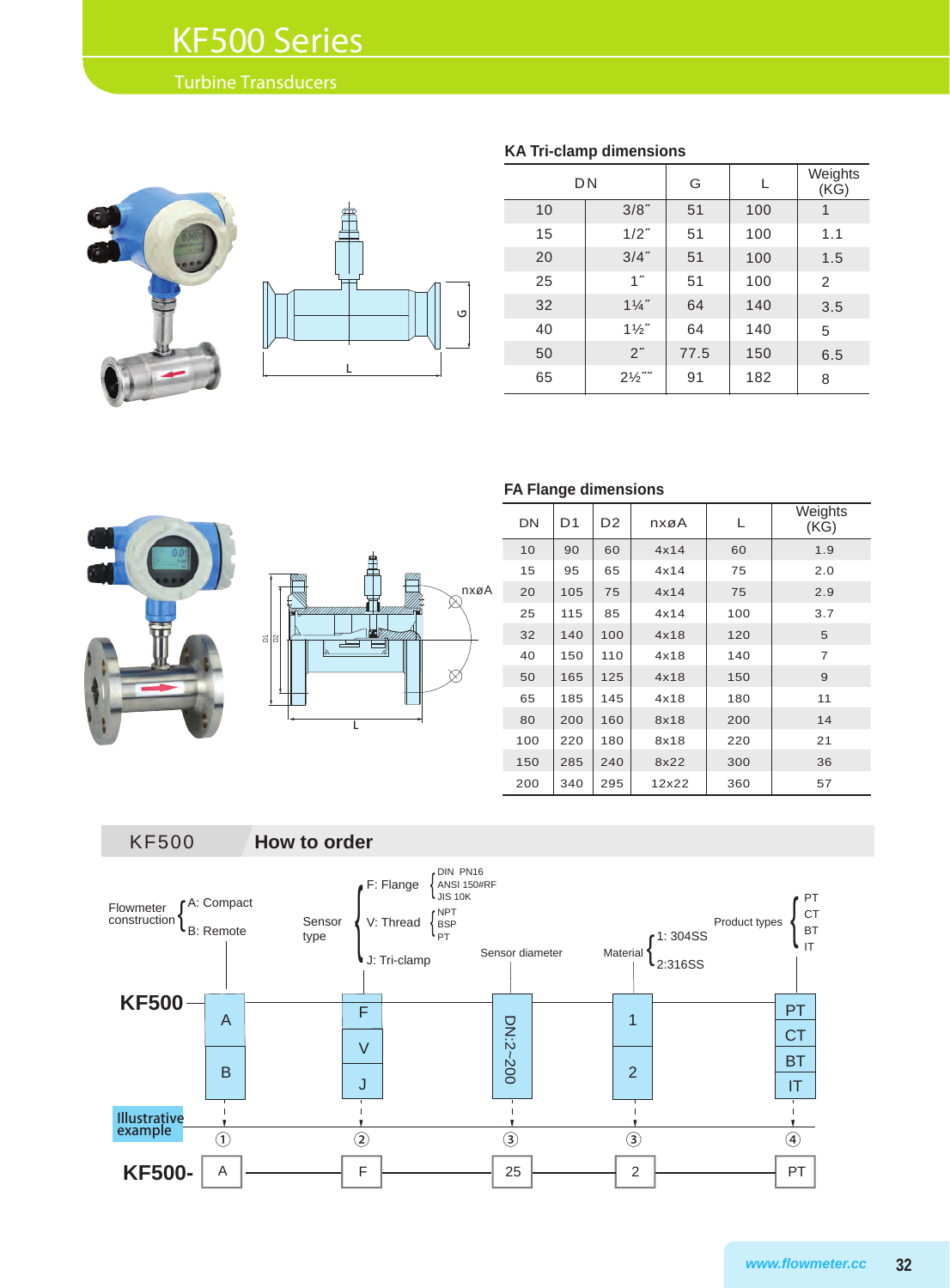KF500F Series

#### Turbine Transducers

Turbine transducers are used for the precise measurement of instantaneous flow rates and flow quantities of<br>low-viscosity fluids.It can be widely used in the fields of Petrol, chemical industry, metallurgy, scientific rese low-viscosity fluids.It can be widely used in the fields of Petrol, chemical industry, metallurgy, scientific research for measuring or control. Several output and display options can be selected.

- 1.PT: 3 wires, 24VDC power, pulse, output without local display
- 2.CT: 2wires, 24 VDC 4-20mA output without local display
- 3.BT: Battery power, instantaneous flowrate and totalizer
- 4.IT: 24VDC, 4-20mA and pulse output with instantaneous flowrate and totalizer



|     | LIQUIDS(m <sup>3</sup> /h)    |            |                                  |
|-----|-------------------------------|------------|----------------------------------|
| DN  | $±1\%FS$                      | Male       | Ambt(C)and                       |
| mm  | (DN6, DN10 1.5% FS)           | <b>BSP</b> | Working press.                   |
| 6   | $0.15 - 0.6m^3/h$             | 3/8"       |                                  |
| 10  | $0.2 - 1.2$ m <sup>3</sup> /h | 1/2"       |                                  |
| 15  | $0.4 - 4m^3/h$                | 1"         | Standard:                        |
| 20  | $0.6 - 6m^3/h$                | 11/4"      | Less than 50C<br>Less than 10bar |
| 25  | $0.9 - 9m^3/h$                | 11/4"      |                                  |
| 32  | $1.4 - 14m^3/h$               | 1.3/4"     |                                  |
| 40  | $2.2 - 22m^3/h$               | DIN flange |                                  |
| 50  | $3.5 - 35m3/h$                | DIN flange | Special:                         |
| 65  | $6 - 60m^3/h$                 | DIN flange | Less than 100C                   |
| 80  | $9 - 90m^3/h$                 | DIN flange | Less than 6bar                   |
| 100 | 14-140m <sup>3</sup> /h       | DIN flange |                                  |